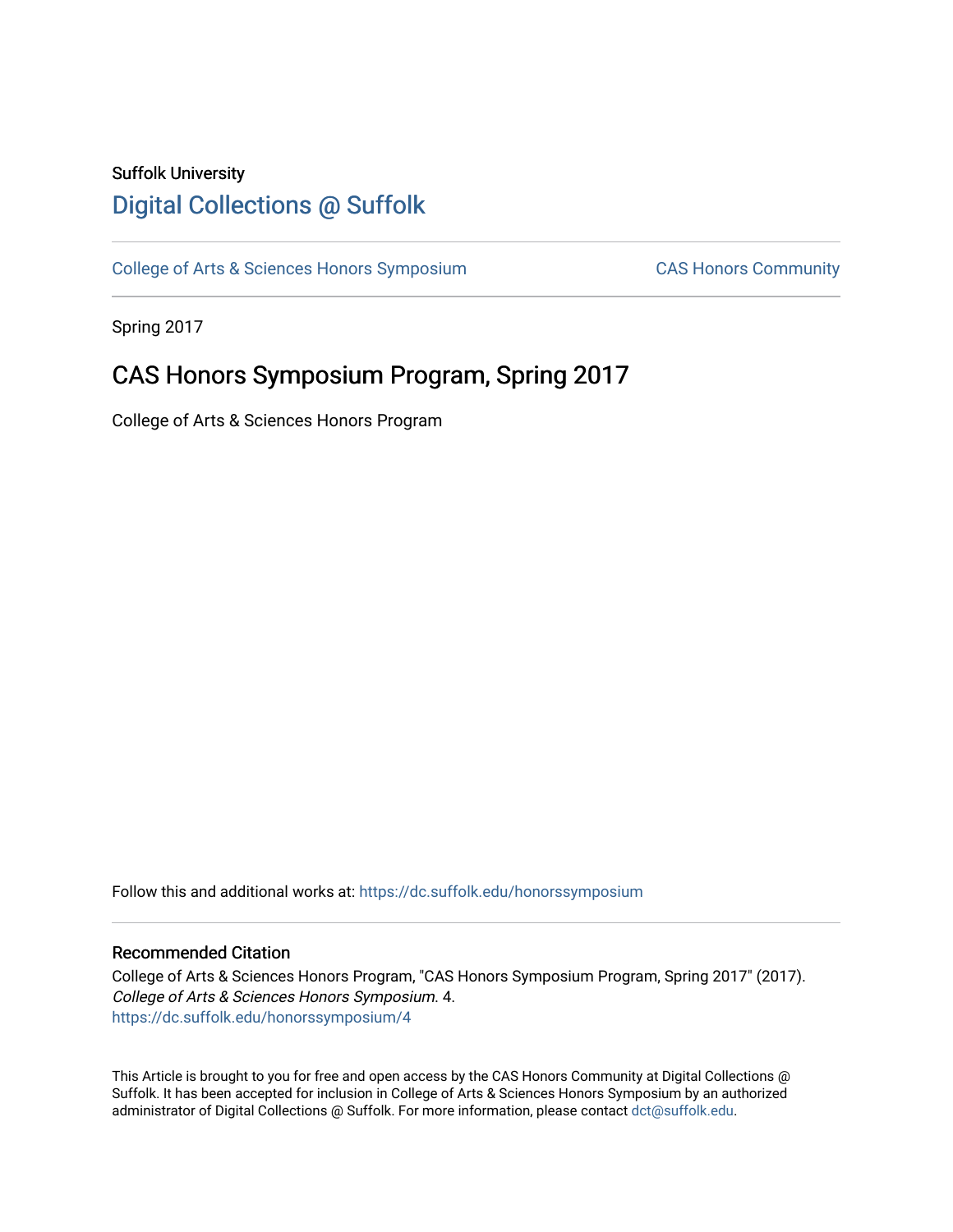### **Honors Senior Theses and Projects**

**Applied Legal Studies**. Julieanne Marquis, "Injustices of Disney," Faculty Supervisor: Prof. Mary Flaherty

**Applied Legal Studies**. Stephanie Sader, "National Origin Discrimination in the Workplace," Faculty Supervisor: Prof. Mary Flaherty

**Applied Legal Studies**. Ruby Wong, "Whether paralegals should be hourly waged workers or salaried workers?," Faculty Supervisor: Prof. Mary Flaherty

**Biochemistry**. Janice Bautista, "Examination of genes related to acute lymphoblastic leukemia of T-cells," Faculty Supervisor: Prof. Melanie Berkmen

**Biochemistry**. Thanh Thao Nguyen, "The Role of Pokemon in Breast Cancer," Faculty Supervisor: Prof. Rachael Kipp

**Biochemistry.** Ian Tonkiss, "DNA Profile Recovery Dependence on Time of Collection and Quantity of Sperm," Faculty Supervisor: Prof. Eric Dewar

**Biology.** Abdalaziz Biyari, "Influence of predator-escape behaviors and habitat on hindlimb morphology," Faculty Supervisor: Prof. Eric Dewar

**Biology.** Nick Maragos, "Regulation of oxidative stress response in Caulobacter crescentus by Novel Transcription factor," Faculty Supervisor: Prof. Celeste Peterson

**Biology**. Samantha Van Tassell, "Teaching Critical Thinking in Radiation Therapy Education," Faculty Supervisor: Prof. Lauren Nolfo-Clements

**Chemistry.** Sierra Anderson, "An endpoint assay for the detection of formaldehyde," Faculty Supervisor: Prof. Denyce Wicht **Communication and Journalism**. Rachel Aznive, "Public Health Campaigns in the United States: The Effectiveness of Anti-Drug Campaigns Utilizing Public Service Announcements," Faculty Supervisor: Prof. Kevin Carragee

**Communication and Journalism**. Puspa Kirana Karang, "Sherry Turkle: How digital technology is changing human communication," Faculty Supervisor: Prof. Kevin Carragee

**Communication and Journalism.** Shaina Mirlis, "Media Coverage during the Iraq War," Faculty Supervisor: Prof. Kevin Carragee **Communication and Journalism.** Mikhaila Ruth, "Dove's Campaign for Real Beauty: A Critique," Faculty Supervisor: Prof. Kevin Carragee

**Computer Science.** Eleanor Jenner, "Software Development Internship," Faculty Supervisors: Profs. Edith Cook and Dmitry Zinoviev

**English.** Gail Coogan, "A Body Made of Words: On Chronic Illness, Skin, and the Quest for Self-Acceptance," Faculty Supervisors: Profs. Amy Monticello and Leslie Eckel

**\*English**. Emma Hughen, "A Fairer House than Prose'? Form as Vehicle for Thought in Emerson's Essays and Dickinson's Poems," Faculty Supervisor: Prof. Leslie Eckel

## **Spring 2017 Honors Class and Contracted Class Projects**

**GVT H120** Research Methods, Prof. Christina Kulich-Vamvakas

**ADF S172.** Meghan Kirschbaum

**ADF S172.** Grace Wyszkowski

**ARH 102.** Casey Tsimbal

**BIO 285.** Joanna Pizzo

**CI 143.** Isabel Morales

**EC 460.** Nicholas Montanez

**ENG 123.** Abhilasha Deka

**ENG 153**. Amanda LoCoco

**ENG 213**. Mena Vollano

**GVT 110.** Taylor White

**HST 260**. Sarah Trinh

**HST 362.** Yvonne Dhimitri

**PSYCH 334**. Jennifer Morasca

**THETR 266**. Alexandra Maynard

# **Welcome to the Spring 2017 Honors Symposium**

**Thursday, May 4, 1:00-2:30 PM, Sargent Hall**



**Suffolk University** Honors Program 73 Tremont Street, 12th floor Boston, MA 02108